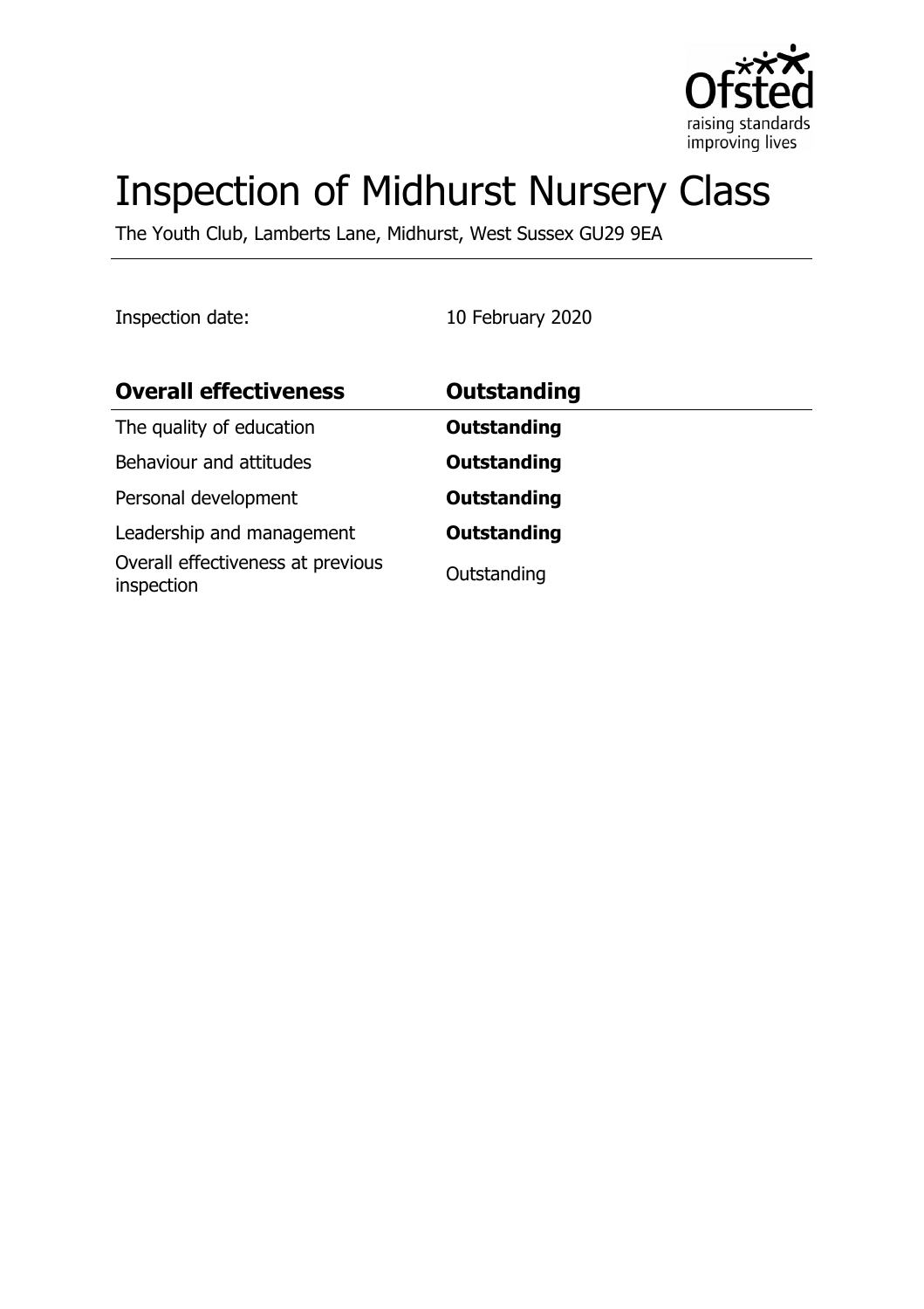

## **What is it like to attend this early years setting?**

#### **The provision is outstanding**

Children are highly motivated and have a wide range of experiences provided for them, to build on what they already know. They flourish in this stimulating and inclusive setting. Staff place a high priority on enhancing children's imagination and their language. For example, children eagerly play in the pretend doctors' and vets' area which is expertly supported by the well-qualified staff. As a result, children confidently take on various roles that they are familiar with. They readily use equipment, such as stethoscopes and clip boards. Children show that they have an interest in early writing skills. For instance, they record the 'patients' symptoms and what they need to do to make them better.

Children who speak English as an additional language and those with special educational needs and/or disabilities (SEND) benefit from superb initiatives by staff. They respond very well to using visual aids, sign language and highly focused individual activities, to support and extend their communication skills. Children enjoy rich and varied opportunities that help them to learn about other communities and the wider world. They regularly visit a wide range of interesting places, such as woodland, the beach and local shops to buy vegetables to make their own soup.

### **What does the early years setting do well and what does it need to do better?**

- $\blacksquare$  The well-qualified management team and staff are passionate about providing high-quality, inclusive care and learning to all children. They work together exceptionally well and evaluate all the activities provided. Staff use this information to plan and skilfully create an inspiring environment for all children.
- $\blacksquare$  Staff are encouraged to reflect on their own practice and have highly focused monitoring and supervision meetings. They attend purposeful professional development to enhance children's learning. For instance, a focus on supporting children's communication skills has had a significant impact on their overall development.
- $\blacksquare$  Children have strong relationships with staff and enjoy their company. Staff skilfully help them to persevere with tasks, such as completing jigsaws and playing board games. They naturally extend children's language as they do so and weave mathematical concepts into their play.
- Staff place a high priority on promoting children's communication skills and their self-esteem. They carefully monitor each child's progress and successfully implement effective teaching strategies to help increase children's language. For instance, children have fun playing purposeful games to help them to use correct pronunciation and develop an understanding of letter sounds.
- $\blacksquare$  Children have ample opportunities to be physically active. They have great fun pretending to be 'dragon flies' or 'bees' when wearing material to represent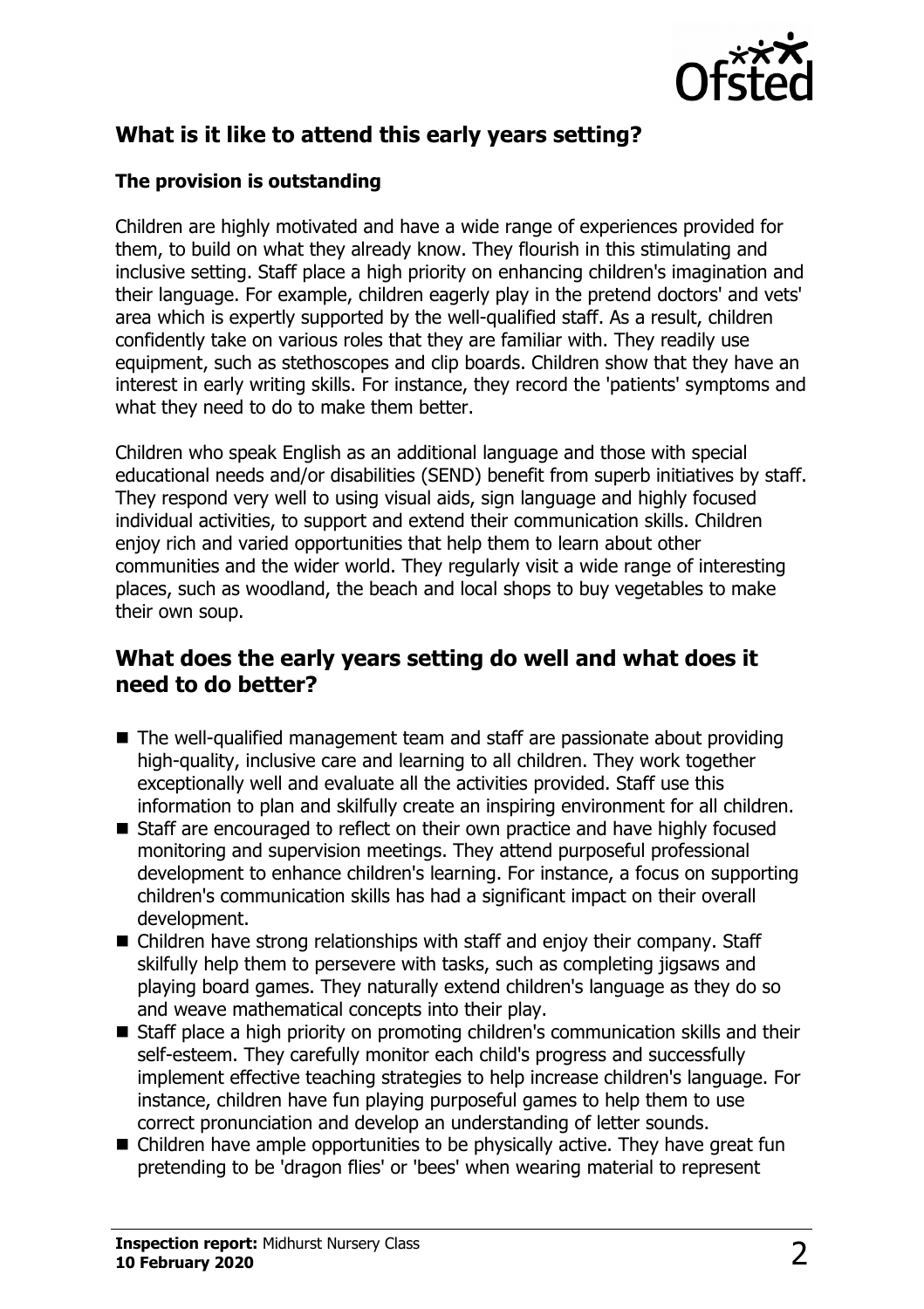

wings. Children confidently climb and balance on wooden planks. Staff skilfully help them to extend their skills, such as using the woodland to enhance their coordination and confidence. They encourage children to take risks in their play, such as learning how to safely negotiate slopes and how to successfully move logs to make their dens.

- $\blacksquare$  The management team and staff have high expectations for every child throughout the nursery. Clear messages help to support children's emotional well-being. Staff are highly skilled in promptly identifying children's learning needs and seek early intervention and guidance. They focus on the individual need of each child and what they need to learn next.
- $\blacksquare$  The well-qualified staff provide extremely good support for children with SEND. They work very closely with their parents and other professionals involved in their care and development. Staff effectively use the knowledge gained to implement targeted plans to help children thrive from their starting points.
- $\blacksquare$  Staff have highly effective relationships with parents and carers. They consistently share information about children's learning and how this can be further supported at home. Parents speak highly about the staff. They say that their children have come on in leaps and bounds, such as in their language development. They also say that their children benefit enormously from all the outings that they have.

## **Safeguarding**

The arrangements for safeguarding are effective.

Staff have a thorough understanding about the signs and symptoms of abuse. They attend regular training and meetings about child protection to help ensure that they have current knowledge. Staff know what to do if they are concerned about children or adults caring for them. The provider follows robust recruitment and induction procedures to help ensure staff's suitability and well-being. Staff are extremely vigilant of children's safety and risk assess all proposed outings and areas used by children. They expertly teach children how to be safe when walking to the woods, visiting shops or going to the beach.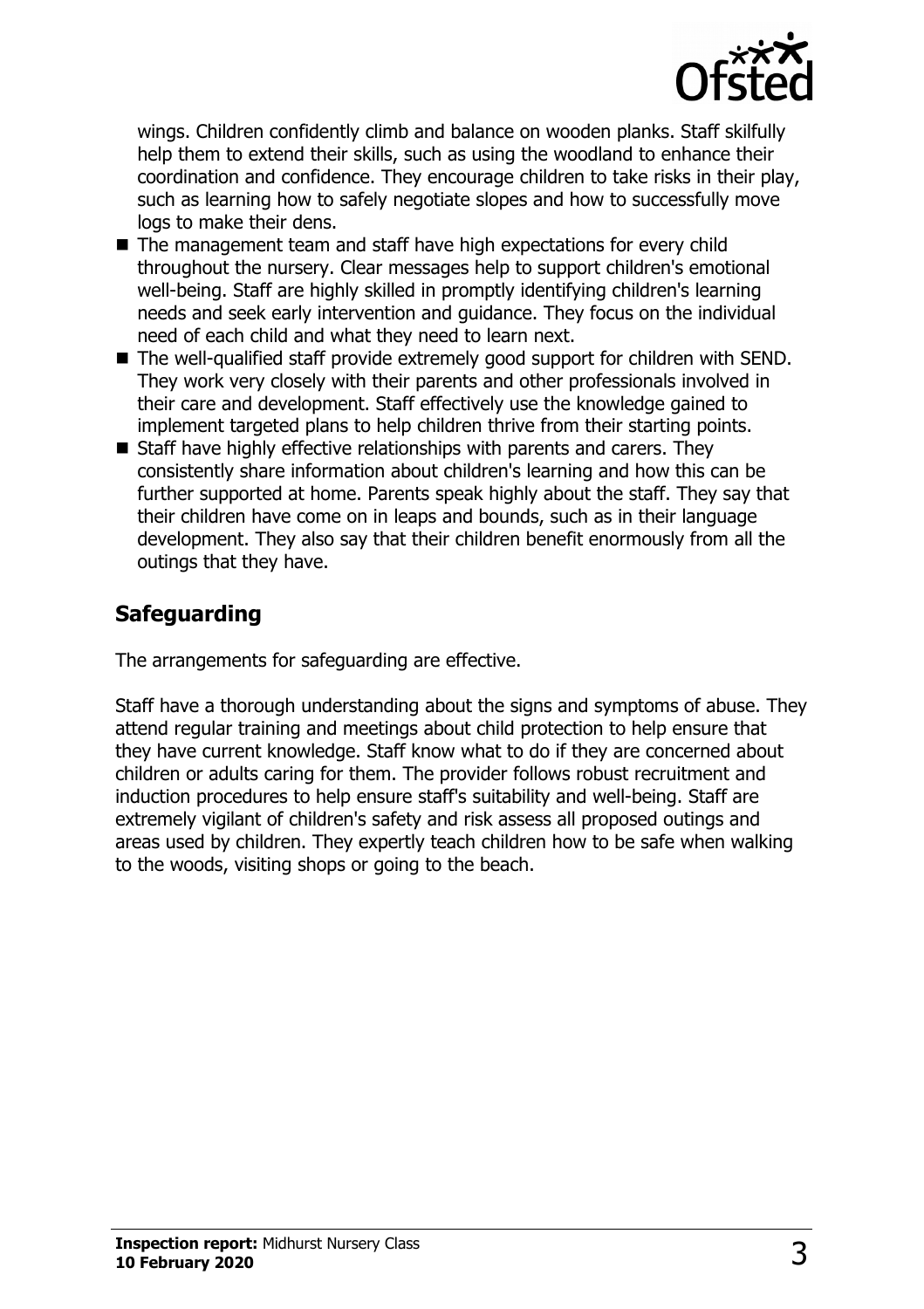

| <b>Setting details</b>                              |                                                                                      |
|-----------------------------------------------------|--------------------------------------------------------------------------------------|
| Unique reference number                             | 113598                                                                               |
| Local authority                                     | <b>West Sussex</b>                                                                   |
| <b>Inspection number</b>                            | 10104179                                                                             |
| <b>Type of provision</b>                            | Childcare on non-domestic premises                                                   |
| <b>Registers</b>                                    | Early Years Register, Compulsory Childcare<br>Register, Voluntary Childcare Register |
| Day care type                                       | Full day care                                                                        |
| Age range of children                               | 2 to $4$                                                                             |
| <b>Total number of places</b>                       | 26                                                                                   |
| Number of children on roll                          | 31                                                                                   |
| Name of registered person                           | Reseigh, Christine                                                                   |
| <b>Registered person unique</b><br>reference number | RP512052                                                                             |
| <b>Telephone number</b>                             | 07599905611                                                                          |
| Date of previous inspection                         | 19 June 2015                                                                         |

## **Information about this early years setting**

Midhurst Nursery Class registered in 1992. The nursery school is privately owned and operates from Whiphill Stables in Midhurst, West Sussex. The nursery is open each weekday during term time. Sessions are from 9am to 3pm on Monday and Wednesday and from 9am to 1pm on Tuesday, Thursday and Friday. The nursery employs seven members of staff. They all hold appropriate qualifications at level 3 or above. The manager holds qualified teacher status and one member of staff holds Early Years Professional Status. The nursery school is in receipt of funding for two-, three- and four-year-old children.

# **Information about this inspection**

**Inspector** Maura Pigram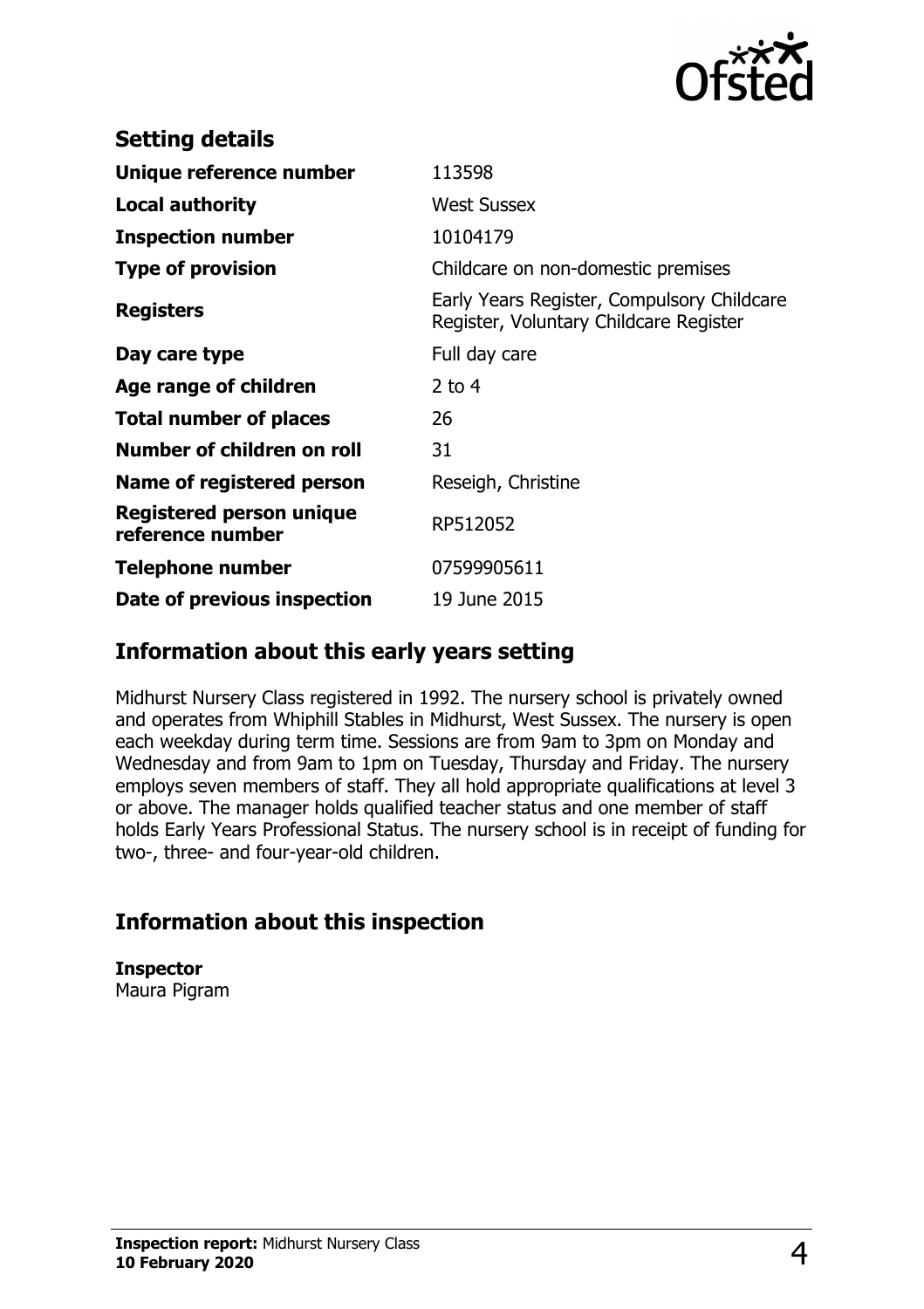

#### **Inspection activities**

- $\blacksquare$  The manager showed the inspector around the setting on a learning walk.
- $\blacksquare$  The inspector spoke to the manager, staff and children at appropriate times.
- $\blacksquare$  The manager and the inspector carried out a joint observation and evaluated the effectiveness of teaching and learning.
- $\blacksquare$  The inspector sampled a range of documentation, including evidence of staff's suitability and training.
- $\blacksquare$  The inspector spoke to parents and took account of their views.

We carried out this inspection under sections 49 and 50 of the Childcare Act 2006 on the quality and standards of provision that is registered on the Early Years Register. The registered person must ensure that this provision complies with the statutory framework for children's learning, development and care, known as the early years foundation stage.

If you are not happy with the inspection or the report, you can [complain to Ofsted.](http://www.gov.uk/complain-ofsted-report)